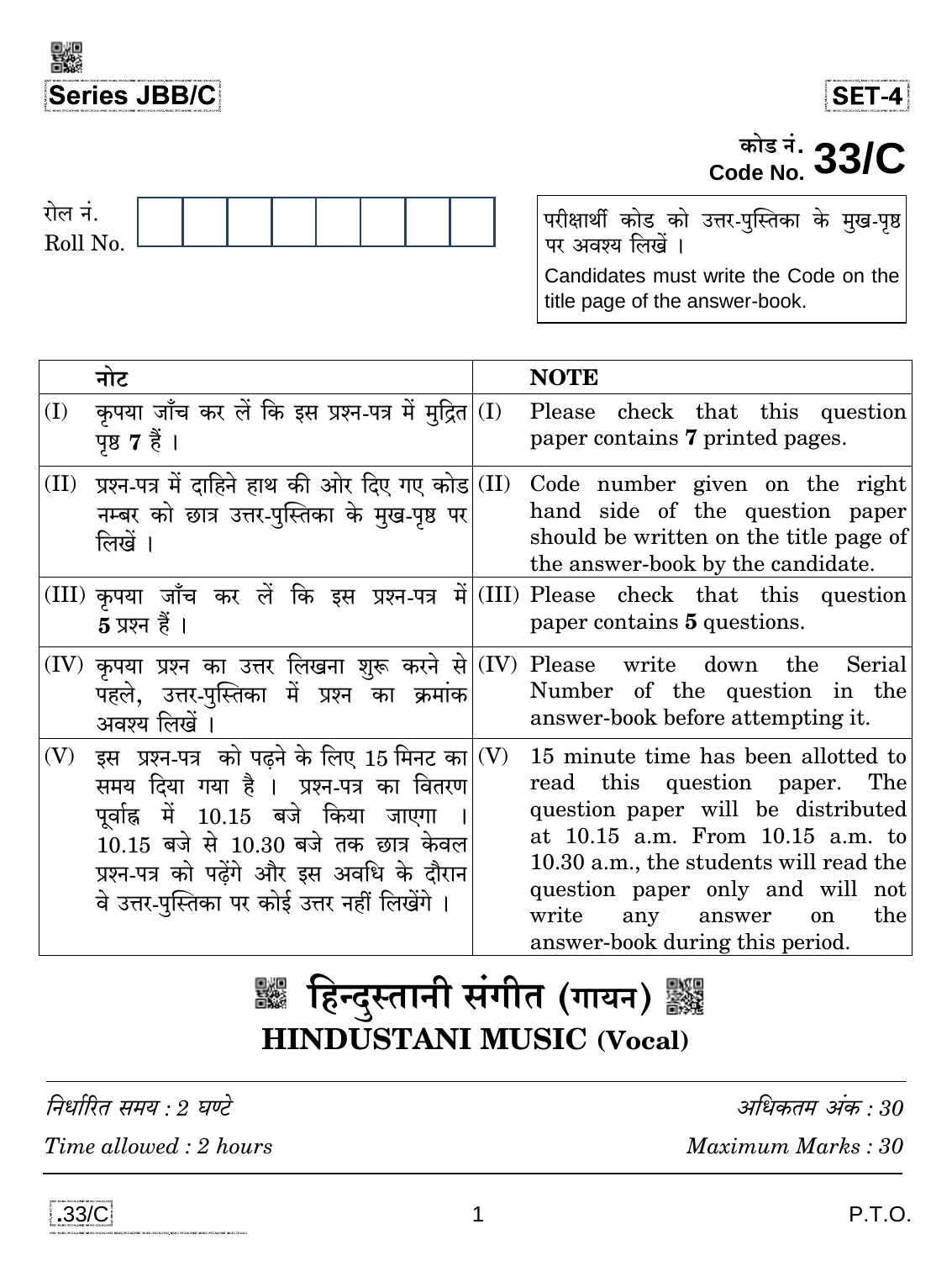

#### खण्ड क

सही उत्तर चुनिए ।  $1.$ 

嬲

- 'म' स्वर का प्रयोग कौन-से राग में *नहीं* होता है ?  $(i)$ 
	- $(A)$ देस
	- भूपाली  $(B)$
	- बृन्दावनी सारंग  $(C)$
	- $(D)$ खमाज
- राग देस की जाति है  $(ii)$ 
	- सम्पूर्ण सम्पूर्ण  $(A)$
	- $(B)$  औडव सम्पूर्ण
	- $(C)$  षाडव सम्पूर्ण
	- औडव षाडव  $(D)$
- राग भूपाली का वादी स्वर है  $(iii)$ 
	- $(A)$ म
	- नि  $(B)$
	- $(C)$ ग
	- (D) सा
- ध्रुपद के साथ बजने वाले ताल हैं  $(iv)$ 
	- रूपक तिलवाड़ा  $(A)$
	- $(B)$  सूलताल चौताल
	- $(C)$  चौताल तिलवाड़ा
	- $(D)$  रूपक सूलताल

 $1\times6=6$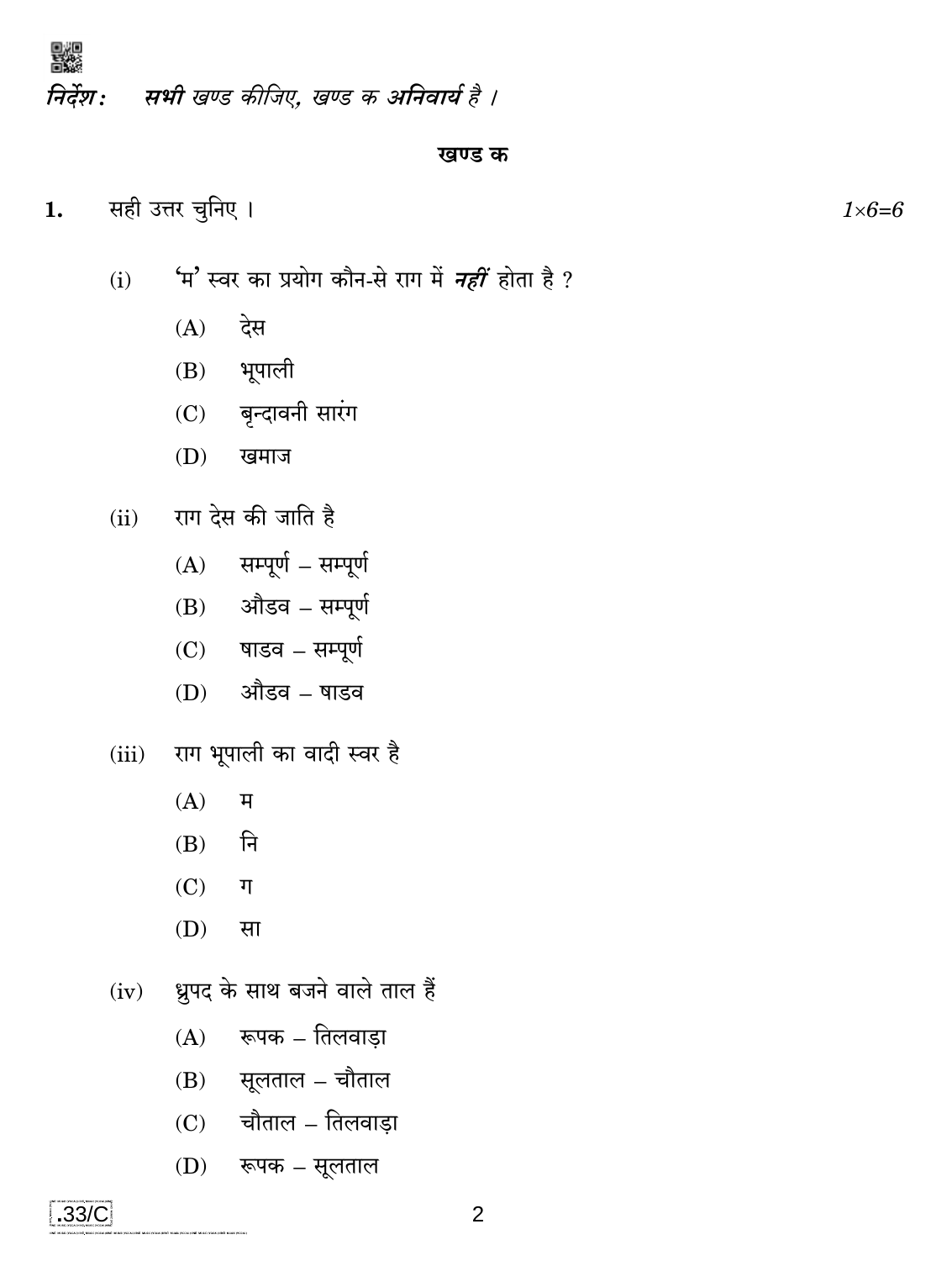

*Note : Attempt all sections, including Section A, which is compulsory.*

# **SECTION A**

- **1.** Select the correct answer. *16=6*
	- (i) The note 'Ma' is *not* used in which Raga ?
		- (A) Des
		- (B) Bhupali
		- (C) Brindavani Sarang
		- (D) Khamaj
	- (ii) Jati of Raga Des is
		- (A) Sampoorna Sampoorna
		- (B) Audava Sampoorna
		- (C) Shadava Sampoorna
		- (D) Audava Shadava
	- (iii) The Vadi note of Raga Bhupali is
		- (A) Ma
		- (B) Ni
		- (C) Ga
		- (D) Sa
	- (iv) The Talas used along with Dhrupad are
		- (A) Rupak Tilwada
		- (B) Sultala Chautala
		- (C) Chautala Tilwada
		- (D) Rupak Sultala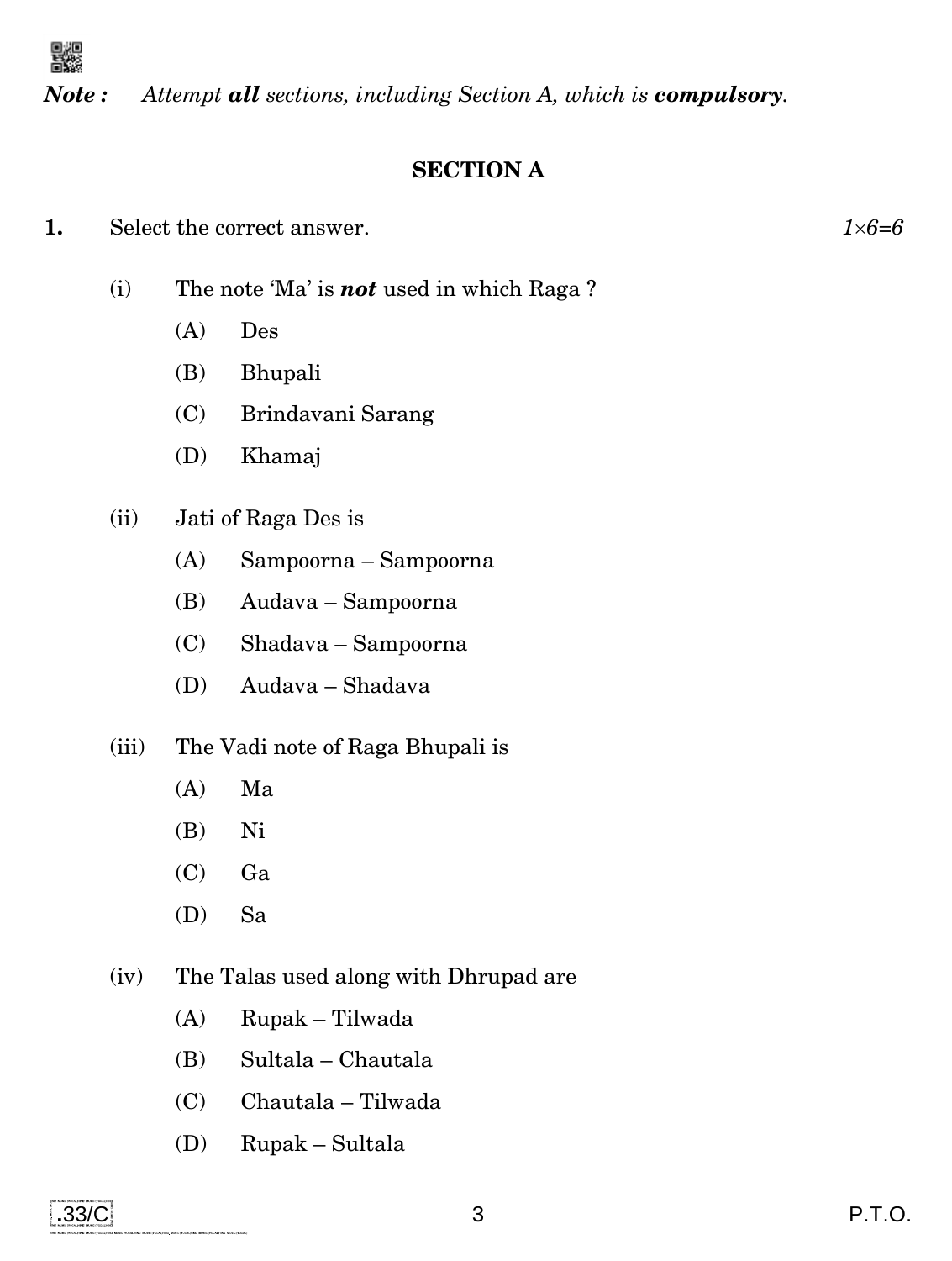- राग खमाज में आरोह में निम्नलिखित स्वर वर्जित है:  $(v)$ 
	- $(A)$  $\P$
	- $(B)$ म
	- रे  $(C)$
	- नि  $(D)$
- तिलवाड़ा में मात्राओं की संख्या है  $(vi)$ 
	- $(A)$ 10
	- $(B)$  $\overline{7}$
	- $(C)$ 12
	- $(D)$ 16

## खण्ड ख

| 2. | निम्नलिखित में से किन्हीं <i>तीन</i> के विषय में संक्षिप्त रूप से लिखिए : |                                                          |                  |
|----|---------------------------------------------------------------------------|----------------------------------------------------------|------------------|
|    | (a)                                                                       | ठुमरी                                                    |                  |
|    | (b)                                                                       | तान                                                      |                  |
|    | $\left( \mathbf{c}\right)$                                                | आलाप                                                     |                  |
|    | (d)                                                                       | लोक गीत                                                  |                  |
|    |                                                                           | अथवा                                                     |                  |
|    |                                                                           | निम्नलिखित में से किन्हीं <i>तीन</i> को परिभाषित कीजिए : | $2 \times 3 = 6$ |
|    | (a)                                                                       | कण                                                       |                  |
|    | (b)                                                                       | ध्रुपद                                                   |                  |
|    | (c)                                                                       | खटका                                                     |                  |
|    | (d)                                                                       | धमार                                                     |                  |
|    |                                                                           | खण्ड ग                                                   |                  |
| 3. |                                                                           | तानपुरे की बनावट और मिलाने की विधि का वर्णन कीजिए ।      | 6                |
|    |                                                                           | अथवा                                                     |                  |
|    |                                                                           | तानपुरे के उदगम एवं विकास पर प्रकाश डालिए ।              | 6                |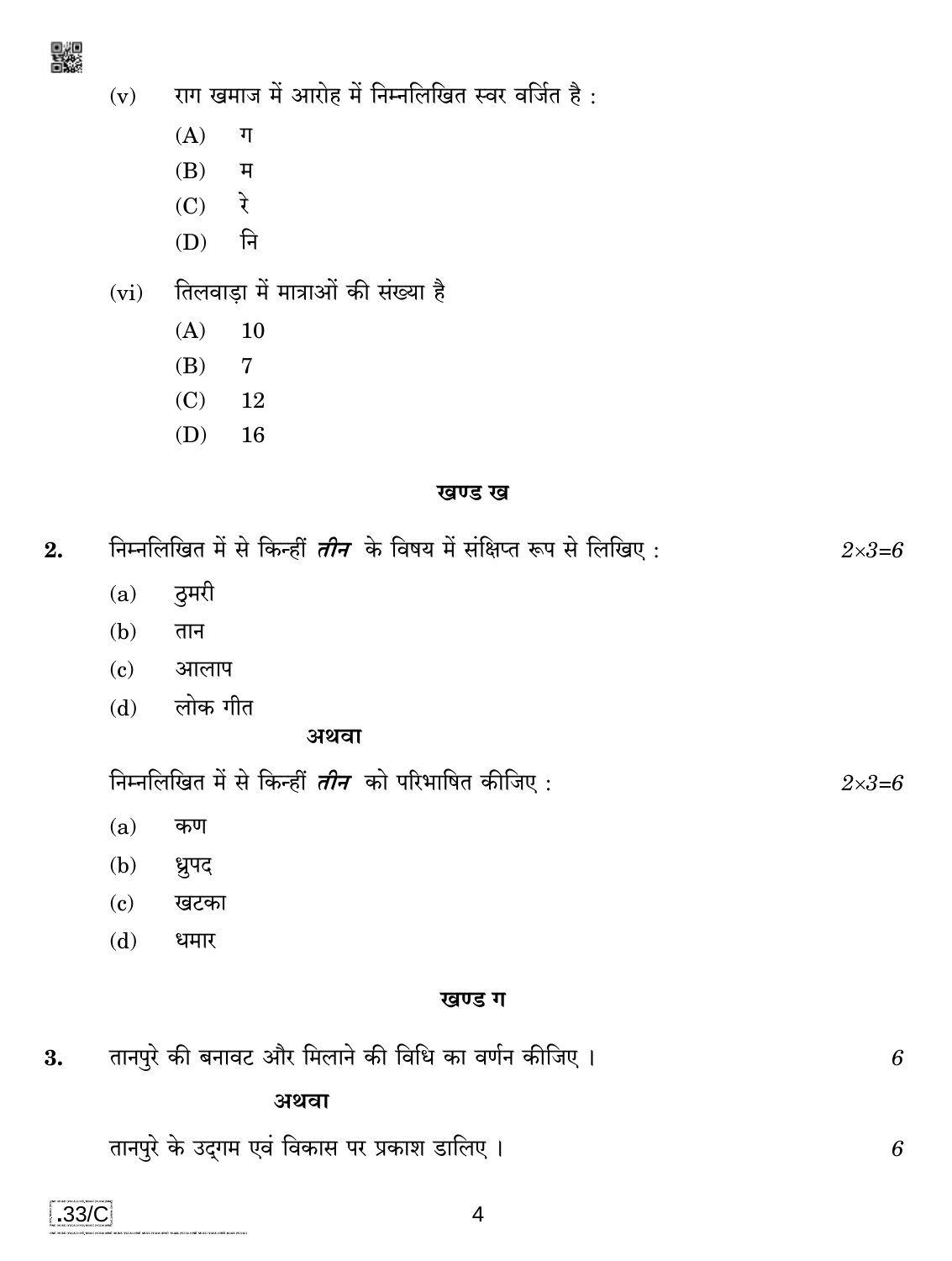

- (v) The following swar is omitted in Aroha of Raga Khamaj :
	- (A) Ga
	- (B) Ma
	- (C) Re
	- (D) Ni
- (vi) The number of matras in Tilwada is
	- (A) 10
	- (B) 7
	- (C) 12
	- (D) 16

# **SECTION B**

| 2.               |                                            | Write briefly on any <b>three</b> of the following : | $2 \times 3 = 6$ |  |  |
|------------------|--------------------------------------------|------------------------------------------------------|------------------|--|--|
|                  | (a)                                        | Thumri                                               |                  |  |  |
|                  | (b)                                        | Tana                                                 |                  |  |  |
|                  | $\left( \mathbf{c}\right)$                 | Alap                                                 |                  |  |  |
|                  | (d)                                        | Lok Geet                                             |                  |  |  |
|                  |                                            | <b>OR</b>                                            |                  |  |  |
|                  | Define any <b>three</b> of the following : |                                                      |                  |  |  |
|                  | (a)                                        | Kan                                                  |                  |  |  |
|                  | (b)                                        | Dhrupad                                              |                  |  |  |
|                  | (c)                                        | Khatka                                               |                  |  |  |
|                  | (d)                                        | Dhamar                                               |                  |  |  |
| <b>SECTION C</b> |                                            |                                                      |                  |  |  |
|                  |                                            |                                                      |                  |  |  |

**3.** Describe the structure and method of tuning a Tanpura. *6*  **OR**

| Throw light on the origin and development of Tanpura. |  |
|-------------------------------------------------------|--|
|-------------------------------------------------------|--|

| .33/C<br>FIND MAKE OF CALLINGE BEANC POCAL HING.                                                                       | . |
|------------------------------------------------------------------------------------------------------------------------|---|
| 1965 M BALLARDAN MARIE MERIO WOLAS WAS WAS CASON MARIE MISSO WOLA MARIE MERIO WOLAS WAS ARRESTED ON MARIE MERIO WOLAST |   |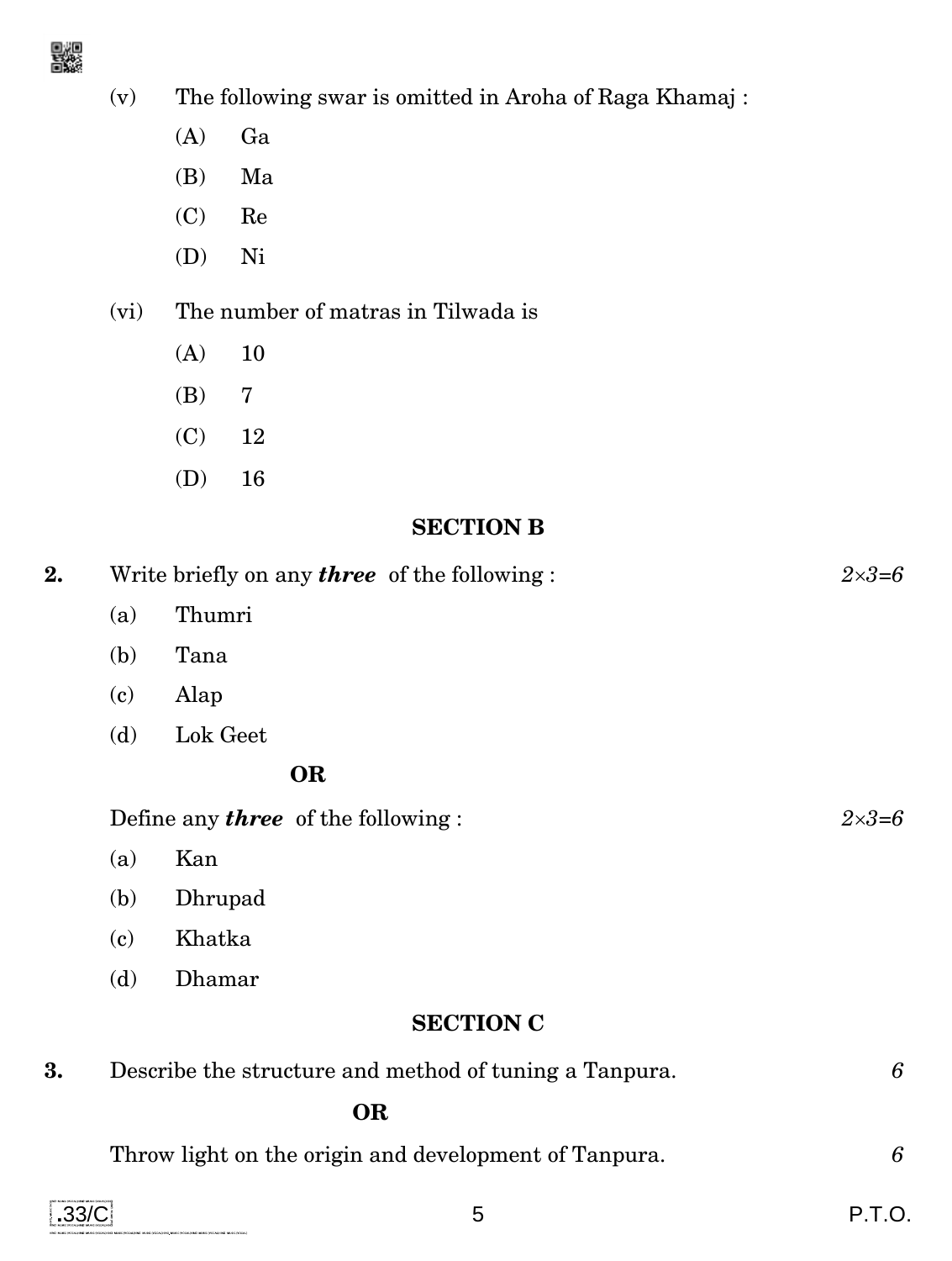

#### खण्ड घ

- निम्नलिखित स्वर समुदायों में से रागों को पहचानिए और पहचाने गए रागों में से किसी *एक*  $\overline{4}$ . राग के द्रुत खयाल की स्वरलिपि लिखिए:
	- ग म प ध नि ध प  $(a)$
	- ध सांध प ग रे सा  $(b)$

#### अथवा

निम्नलिखित तालों में से किसी एक को ठाह और द्गुन में ताल लिपिबद्ध कीजिए : 6

6

- $(a)$ सूलताल
- तिलवाडा  $(b)$

#### खण्ड ङ

भारतीय संगीत के क्षेत्र में तानसेन *अथवा* के.सी.डी. बृहस्पति के योगदान के विषय में 5. लिखिए । 6

#### अथवा

भारतीय संगीत के क्षेत्र में सदारंग *अथवा* ओंकार नाथ ठाकुर के योगदान का वर्णन कीजिए । 6